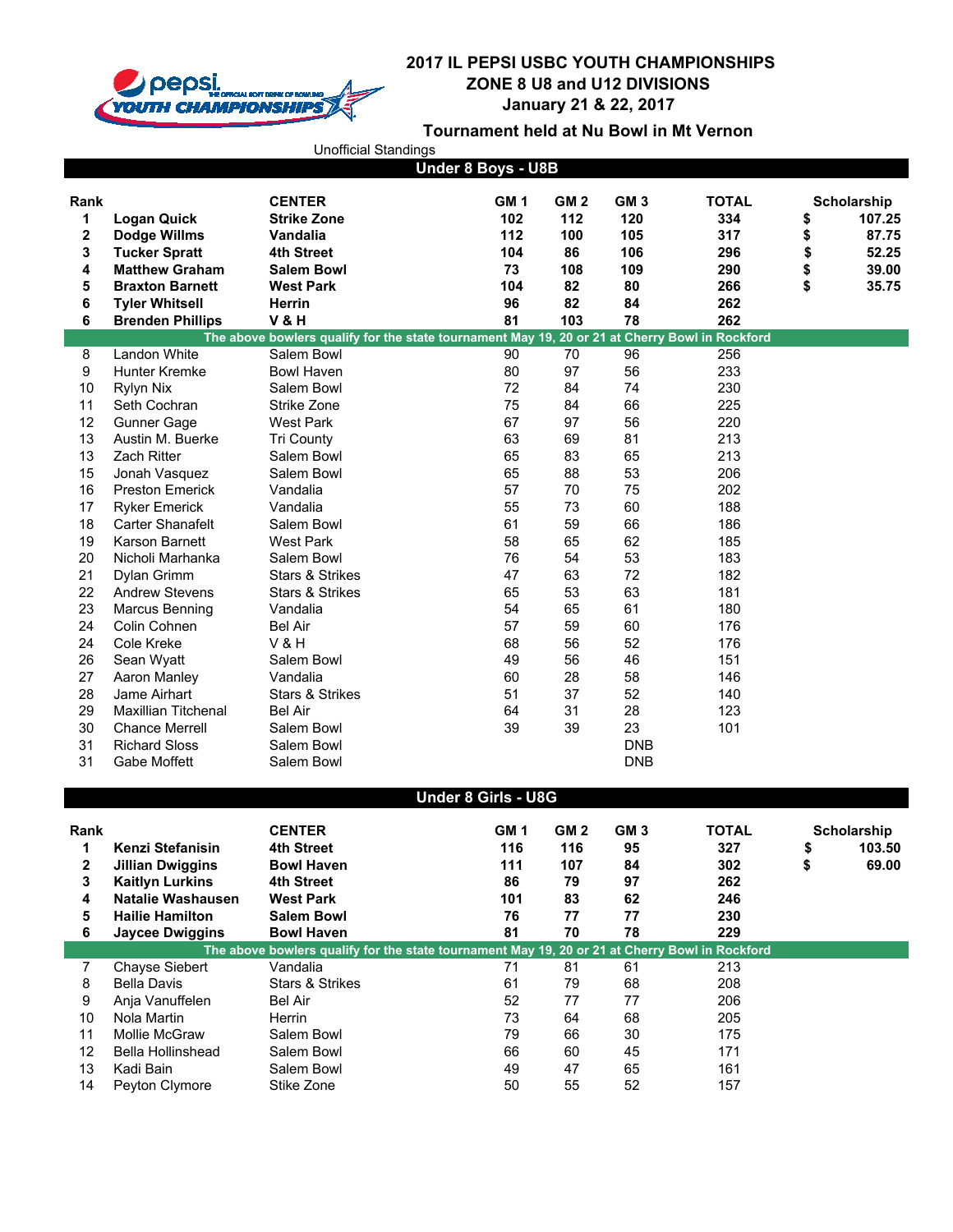

|      |                       | <b>Unofficial Standings</b>                                                                    |                       |                 |                 |              |                    |
|------|-----------------------|------------------------------------------------------------------------------------------------|-----------------------|-----------------|-----------------|--------------|--------------------|
|      |                       |                                                                                                | Under 10 Girls - U10G |                 |                 |              |                    |
| Rank |                       | <b>CENTER</b>                                                                                  | GM <sub>1</sub>       | GM <sub>2</sub> | GM <sub>3</sub> | <b>TOTAL</b> | <b>Scholarship</b> |
| 1    | <b>Sidnee Nelson</b>  | <b>SI Bowl</b>                                                                                 | 111                   | 118             | 130             | 359          | \$<br>105.50       |
| 2    | <b>Athena Martin</b>  | St. Clair                                                                                      | 136                   | 106             | 107             | 349          | \$<br>79.25        |
| 3    | <b>Erin Hanny</b>     | St. Clair                                                                                      | 124                   | 104             | 114             | 342          | \$<br>47.50        |
| 4    | <b>Lyllian Smith</b>  | St. Clair                                                                                      | 130                   | 89              | 116             | 335          | \$<br>31.75        |
| 5    | <b>Raegan Ewers</b>   | <b>Stars &amp; Strikes</b>                                                                     | 122                   | 120             | 90              | 332          |                    |
| 6    | <b>Beth Campbell</b>  | St. Clair                                                                                      | 104                   | 107             | 109             | 320          |                    |
|      |                       | The above bowlers qualify for the state tournament May 19, 20 or 21 at Cherry Bowl in Rockford |                       |                 |                 |              |                    |
| 7    | Ramsi Stefanisin      | 4th Street                                                                                     | 80                    | 120             | 115             | 315          |                    |
| 8    | <b>Brooke Dulle</b>   | <b>V&amp;H</b>                                                                                 | 80                    | 94              | 139             | 313          |                    |
| 9    | Violet Herman         | <b>Bel Air</b>                                                                                 | 105                   | 101             | 92              | 298          |                    |
| 10   | Lilia Herman          | <b>Bel Air</b>                                                                                 | 84                    | 109             | 100             | 293          |                    |
| 11   | <b>Madison Keller</b> | Salem                                                                                          | 84                    | 98              | 96              | 278          |                    |
| 12   | <b>Tori Quick</b>     | Strike Zone                                                                                    | 82                    | 101             | 86              | 269          |                    |
| 13   | Kyliegh Crawford      | Litchfield                                                                                     | 80                    | 79              | 102             | 261          |                    |
| 14   | Ava McCracken         | 4th Street                                                                                     | 87                    | 96              | 74              | 257          |                    |
| 15   | Savannah Buerke       | Tri-County                                                                                     | 64                    | 76              | 96              | 236          |                    |
| 16   | Kate Ritchie          | <b>Bowlero</b>                                                                                 | 65                    | 87              | 73              | 225          |                    |
| 17   | Samantha Titchenal    | <b>Bel Air</b>                                                                                 | 85                    | 54              | 83              | 222          |                    |
| 18   | Hannah Jones          | <b>Bowl Haven</b>                                                                              | 58                    | 90              | 73              | 221          |                    |
| 19   | Harmony Sapp          | Vandalia                                                                                       | 66                    | 67              | 70              | 203          |                    |
| 20   | Zasia Nejmanowski     | <b>Bowlero</b>                                                                                 | 53                    | 63              | 86              | 202          |                    |
| 21   | Jada Howell           | Salem                                                                                          | 66                    | 64              | 71              | 201          |                    |
| 22   | Alexandria Wilson     | St. Clair                                                                                      | 45                    | 70              | 75              | 190          |                    |
| 23   | Kylie Smith           | Bowlero                                                                                        | 54                    | 66              | 50              | 170          |                    |
| 24   | Kenlee Metzger        | Strike Zone                                                                                    | 49                    | 51              | 51              | 151          |                    |
| 25   | Paisley Vorhes        | Herrin                                                                                         |                       |                 | <b>DNB</b>      |              |                    |
| 25   | Arianna Conner        | Salem                                                                                          |                       |                 | <b>DNB</b>      |              |                    |
| 25   | Miracle Volyard       | Vandalia                                                                                       |                       |                 | <b>DNB</b>      |              |                    |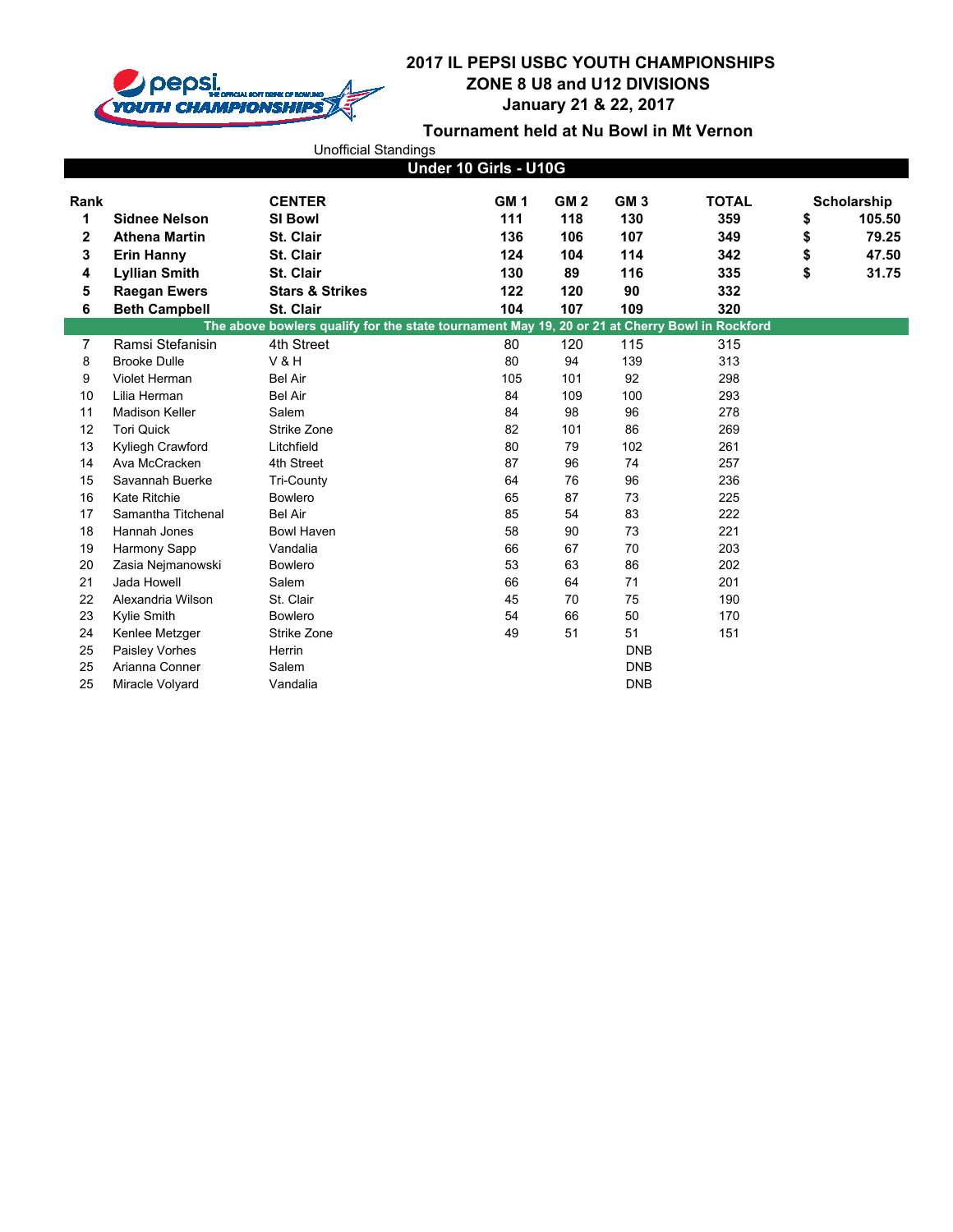

|                         |                       | <b>Unofficial Standings</b> |                                                                                                |                 |            |              |              |
|-------------------------|-----------------------|-----------------------------|------------------------------------------------------------------------------------------------|-----------------|------------|--------------|--------------|
|                         |                       |                             | Under 10 Boys - U10B                                                                           |                 |            |              |              |
| Rank                    |                       | <b>CENTER</b>               | GM1                                                                                            | GM <sub>2</sub> | GM3        | <b>TOTAL</b> | Scholarship  |
| 1                       | <b>Evan Flath</b>     | Herrin                      | 109                                                                                            | 167             | 137        | 413          | \$<br>127.25 |
| $\mathbf 2$             | Joey Kiel             | <b>Tri County</b>           | 132                                                                                            | 150             | 116        | 398          | \$<br>85.00  |
| $\overline{\mathbf{2}}$ | <b>Caleb Wonders</b>  | <b>Bowl Haven</b>           | 131                                                                                            | 139             | 128        | 398          | \$<br>85.00  |
| 4                       | <b>Johnny Barnard</b> | <b>Bowl Haven</b>           | 156                                                                                            | 119             | 119        | 394          | \$<br>46.25  |
| 5                       | <b>Connor Reaney</b>  | <b>Salem Bowl</b>           | 116                                                                                            | 105             | 162        | 383          | \$<br>42.50  |
| 6                       | <b>Jason Briggs</b>   | <b>Bel-Air</b>              | 139                                                                                            | 91              | 118        | 348          |              |
| $\overline{7}$          | <b>Payton Martin</b>  | Herrin                      | 118                                                                                            | 99              | 129        | 346          |              |
|                         |                       |                             | The above bowlers qualify for the state tournament May 19, 20 or 21 at Cherry Bowl in Rockford |                 |            |              |              |
| 8                       | Silas Moats           | Salem Bowl                  | 115                                                                                            | 116             | 113        | 344          |              |
| 9                       | Makyah Tyee Hamilton  | <b>West Park</b>            | 109                                                                                            | 115             | 104        | 328          |              |
| 10                      | Keegan Burch-Barnard  | <b>Bel-Air</b>              | 123                                                                                            | 107             | 95         | 325          |              |
| 11                      | Caleb Gentry          | Salem Bowl                  | 124                                                                                            | 99              | 101        | 324          |              |
| 12                      | Owen Quick            | Strike Zone                 | 137                                                                                            | 99              | 84         | 320          |              |
| 13                      | Kane Ubelhart         | Salem Bowl                  | 92                                                                                             | 134             | 93         | 319          |              |
| 14                      | <b>Isaiah Poole</b>   | Salem Bowl                  | 96                                                                                             | 124             | 96         | 316          |              |
| 15                      | Jackson Washhausen    | <b>West Park</b>            | 117                                                                                            | 90              | 107        | 314          |              |
| 16                      | Cody Speece           | Stars & Strikes             | 90                                                                                             | 96              | 123        | 309          |              |
| 17                      | Carter Bain           | Salem Bowl                  | 82                                                                                             | 101             | 123        | 306          |              |
| 18                      | Ryan Lambert          | Vandalia                    | 74                                                                                             | 114             | 101        | 289          |              |
| 19                      | <b>Trevor Craig</b>   | <b>West Park</b>            | 97                                                                                             | 93              | 93         | 283          |              |
| 20                      | Logan Boyd            | <b>Stars &amp; Strikes</b>  | 80                                                                                             | 88              | 113        | 281          |              |
| 21                      | Landon Rodgers        | <b>Bowl Haven</b>           | 78                                                                                             | 109             | 91         | 278          |              |
| 22                      | Morgan Bone           | 4th Street                  | 79                                                                                             | 94              | 89         | 262          |              |
| 22                      | Landon Parmeley       | St. Clair                   | 68                                                                                             | 75              | 119        | 262          |              |
| 24                      | Camden Walker         | 4th Street                  | 81                                                                                             | 82              | 89         | 252          |              |
| 25                      | <b>Nick Rodgers</b>   | <b>Bowl Haven</b>           | 95                                                                                             | 74              | 76         | 245          |              |
| 26                      | Daniel Eichen         | <b>Bowlero</b>              | 74                                                                                             | 82              | 85         | 241          |              |
| 27                      | Angel Renteria        | Bel-Air                     | 88                                                                                             | 58              | 94         | 240          |              |
| 28                      | Peyton Bierma         | St. Clair                   | 68                                                                                             | 80              | 91         | 239          |              |
| 29                      | Nick Lingle           | Stike Zone                  | 69                                                                                             | 97              | 72         | 238          |              |
| 30                      | <b>Brayden Miller</b> | Salem Bowl                  | 77                                                                                             | 76              | 82         | 235          |              |
| 30                      | Killian Merrell       | Salem Bowl                  | 96                                                                                             | 85              | 54         | 235          |              |
| 32                      | Alex Harper           | <b>West Park</b>            | 66                                                                                             | 59              | 102        | 227          |              |
| 33                      | Gregory Gabbard       | Salem Bowl                  | 66                                                                                             | 60              | 68         | 194          |              |
| 34                      | Scott Airhart         | <b>Stars &amp; Strikes</b>  | 51                                                                                             | 58              | 64         | 173          |              |
| 35                      | <b>Tyson Foltz</b>    | Salem Bowl                  |                                                                                                |                 | <b>DNB</b> |              |              |
| 35                      | Davis Nave            | <b>Bowl Haven</b>           |                                                                                                |                 | <b>DNB</b> |              |              |
| 35                      | Cody Boerckel         | Litchfield                  |                                                                                                |                 | <b>DNB</b> |              |              |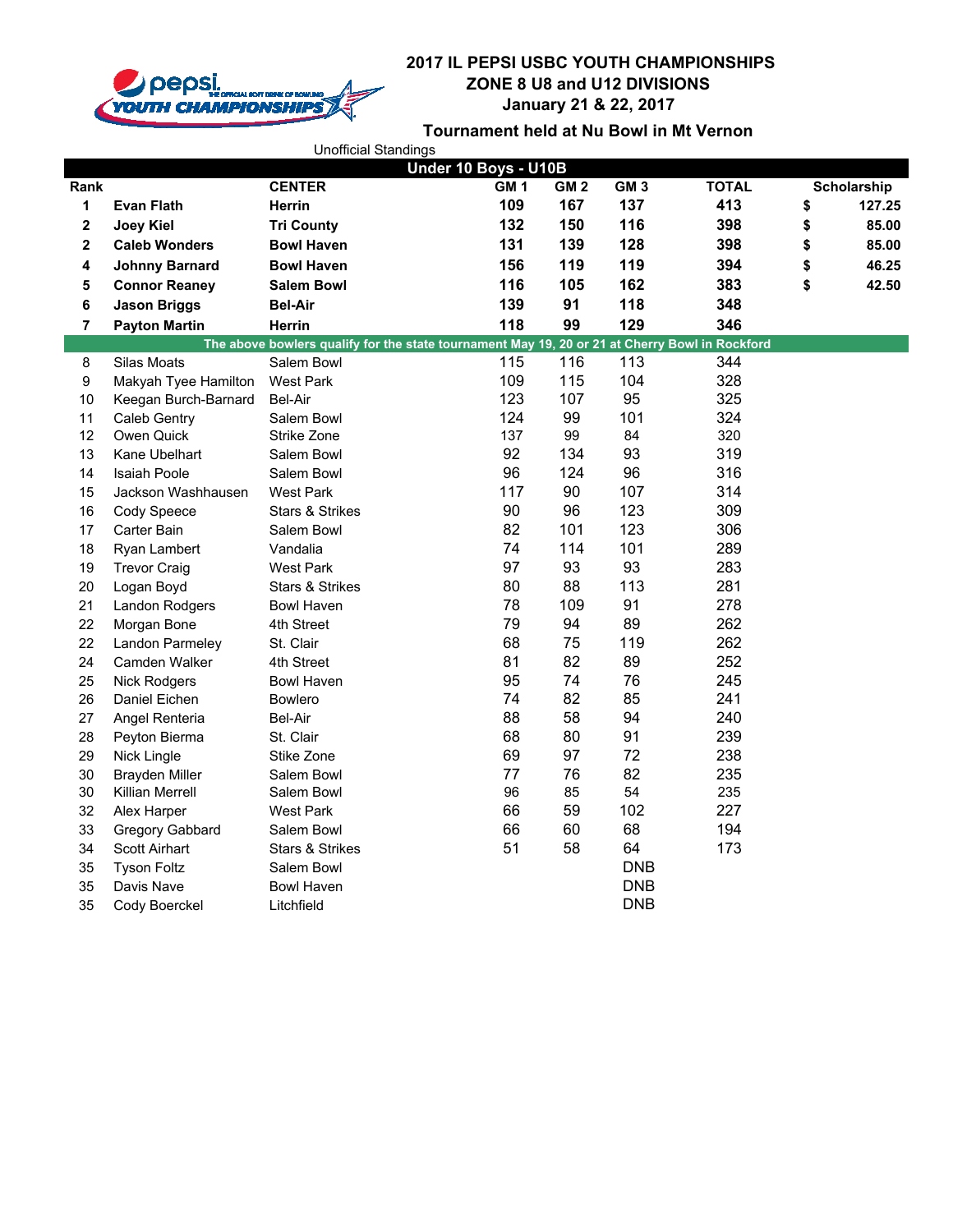

|                       |                          | <b>Unofficial Standings</b>                                                                   |                 |                 |                 |              |    |             |
|-----------------------|--------------------------|-----------------------------------------------------------------------------------------------|-----------------|-----------------|-----------------|--------------|----|-------------|
| Under 12 Girls - U12G |                          |                                                                                               |                 |                 |                 |              |    |             |
| Rank                  |                          | <b>CENTER</b>                                                                                 | GM <sub>1</sub> | GM <sub>2</sub> | GM <sub>3</sub> | <b>TOTAL</b> |    | Scholarship |
| 1                     | <b>Loren Hunter</b>      | <b>St. Clair</b>                                                                              | 199             | 177             | 169             | 545          | \$ | 116.75      |
| 2                     | <b>Ashtyn Ferguson</b>   | Vandalia                                                                                      | 171             | 160             | 171             | 502          | \$ | 70.00       |
| 3                     | <b>Alexis Moats</b>      | <b>Salem</b>                                                                                  | 142             | 124             | 165             | 431          | \$ | 46.75       |
| 4                     | <b>Adriana Bird</b>      | <b>Herrin</b>                                                                                 | 148             | 111             | 157             | 416          |    |             |
| 5                     | <b>Jacie Reynolds</b>    | <b>Salem</b>                                                                                  | 147             | 114             | 153             | 414          |    |             |
| 6                     | Carley J. Miller         | Vandalia                                                                                      | 152             | 129             | 125             | 406          |    |             |
|                       |                          | The above bowlers qualify for the state tournament May 19 - 21 at Don Carter Bowl in Rockford |                 |                 |                 |              |    |             |
| 7                     | <b>Whitley Quick</b>     | Stike Zone                                                                                    | 148             | 118             | 123             | 389          |    |             |
| 8                     | Kadie Dunfee             | Herrin                                                                                        | 115             | 148             | 116             | 379          |    |             |
| 9                     | <b>Taylor McAllister</b> | Strike Zone                                                                                   | 131             | 137             | 105             | 373          |    |             |
| 10                    | <b>Emily Elliott</b>     | Salem                                                                                         | 101             | 134             | 121             | 356          |    |             |
| 11                    | <b>Makenzie Davis</b>    | <b>Stars &amp; Strikes</b>                                                                    | 101             | 127             | 112             | 340          |    |             |
| 12                    | <b>Madison Ehrhard</b>   | St. Clair                                                                                     | 125             | 120             | 88              | 333          |    |             |
| 13                    | <b>Taylor Brightwell</b> | Bel-Air                                                                                       | 110             | 110             | 108             | 328          |    |             |
| 14                    | <b>Bianca Shults</b>     | Salem                                                                                         | 104             | 101             | 122             | 327          |    |             |
| 15                    | <b>Isabel Warner</b>     | Vandalia                                                                                      | 111             | 93              | 122             | 326          |    |             |
| 16                    | Emma Hamilton            | Vandalia                                                                                      | 103             | 109             | 103             | 315          |    |             |
| 17                    | Abygale Patterson        | Vandalia                                                                                      | 99              | 91              | 113             | 303          |    |             |
| 18                    | <b>Brilee Proffitt</b>   | St. Clair                                                                                     | 77              | 91              | 132             | 300          |    |             |
| 19                    | Marissa Lager            | 4th Street                                                                                    | 69              | 105             | 119             | 293          |    |             |
| 20                    | Allie Hogue              | <b>V&amp;H</b>                                                                                | 96              | 87              | 107             | 290          |    |             |
| 21                    | <b>Chloe Kious</b>       | 4th Street                                                                                    | 70              | 113             | 77              | 260          |    |             |
| 22                    | Paige Bierma             | St. Clair                                                                                     | 55              | 92              | 78              | 225          |    |             |
| 23                    | Jailee Marcum            | Salem                                                                                         | 44              | 48              | 39              | 131          |    |             |